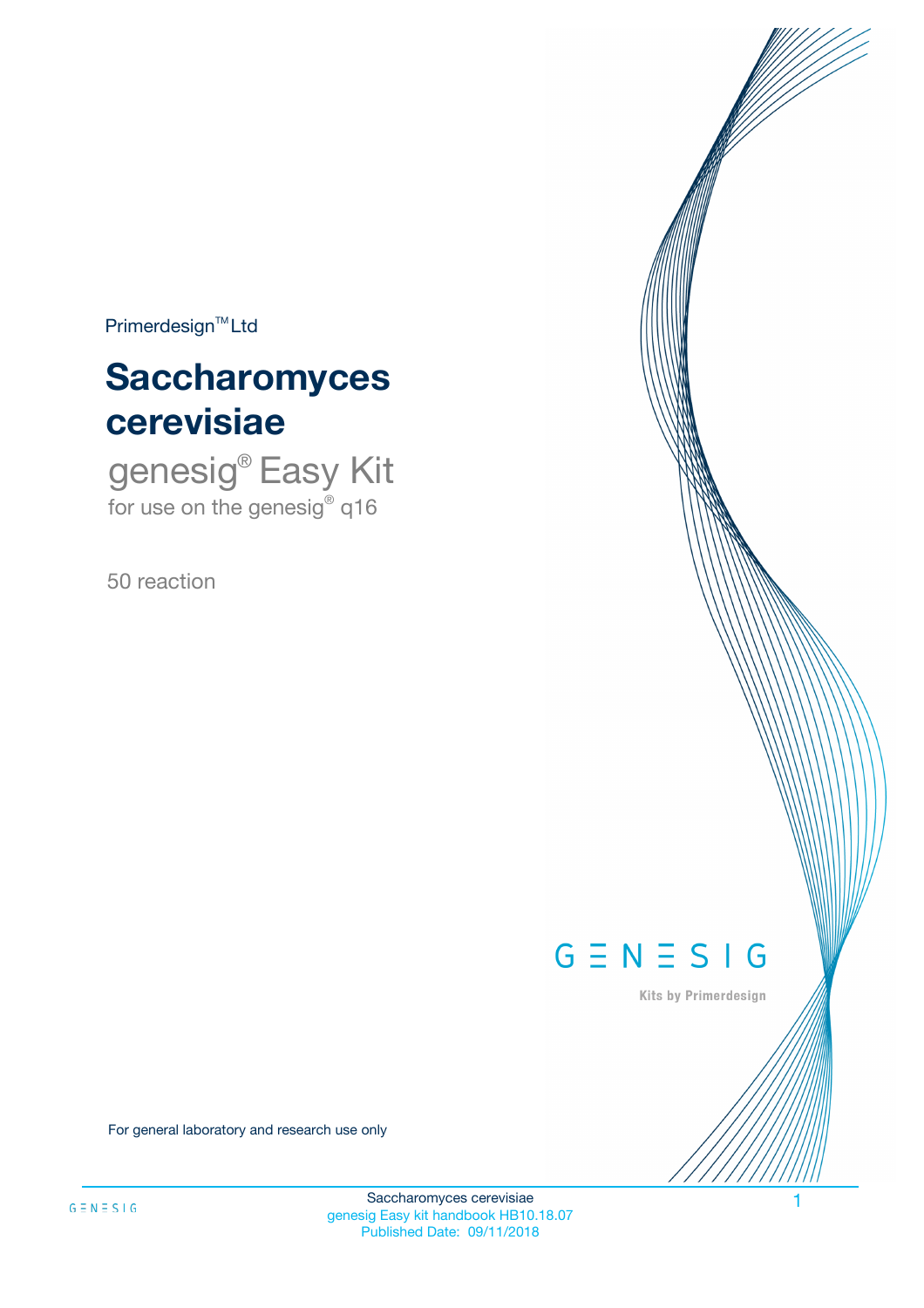# genesig® Easy: at a glance guide

#### **For each DNA test**

| Component                 | <b>Volume</b> | Lab-in-a-box pipette |  |
|---------------------------|---------------|----------------------|--|
| S.cerevisiae reaction mix | 10 µl         |                      |  |
| <b>Your DNA sample</b>    | 10 µl         |                      |  |

#### **For each positive control**

| Component                 | Volume          | Lab-in-a-box pipette |  |
|---------------------------|-----------------|----------------------|--|
| S.cerevisiae reaction mix | 10 <sub>µ</sub> |                      |  |
| Positive control template | $10 \mu$        |                      |  |

#### **For each negative control**

| Component                 | <b>Volume</b>   | Lab-in-a-box pipette |  |
|---------------------------|-----------------|----------------------|--|
| S.cerevisiae reaction mix | 10 <sub>µ</sub> |                      |  |
| <u>Water</u>              | 10 <sub>µ</sub> |                      |  |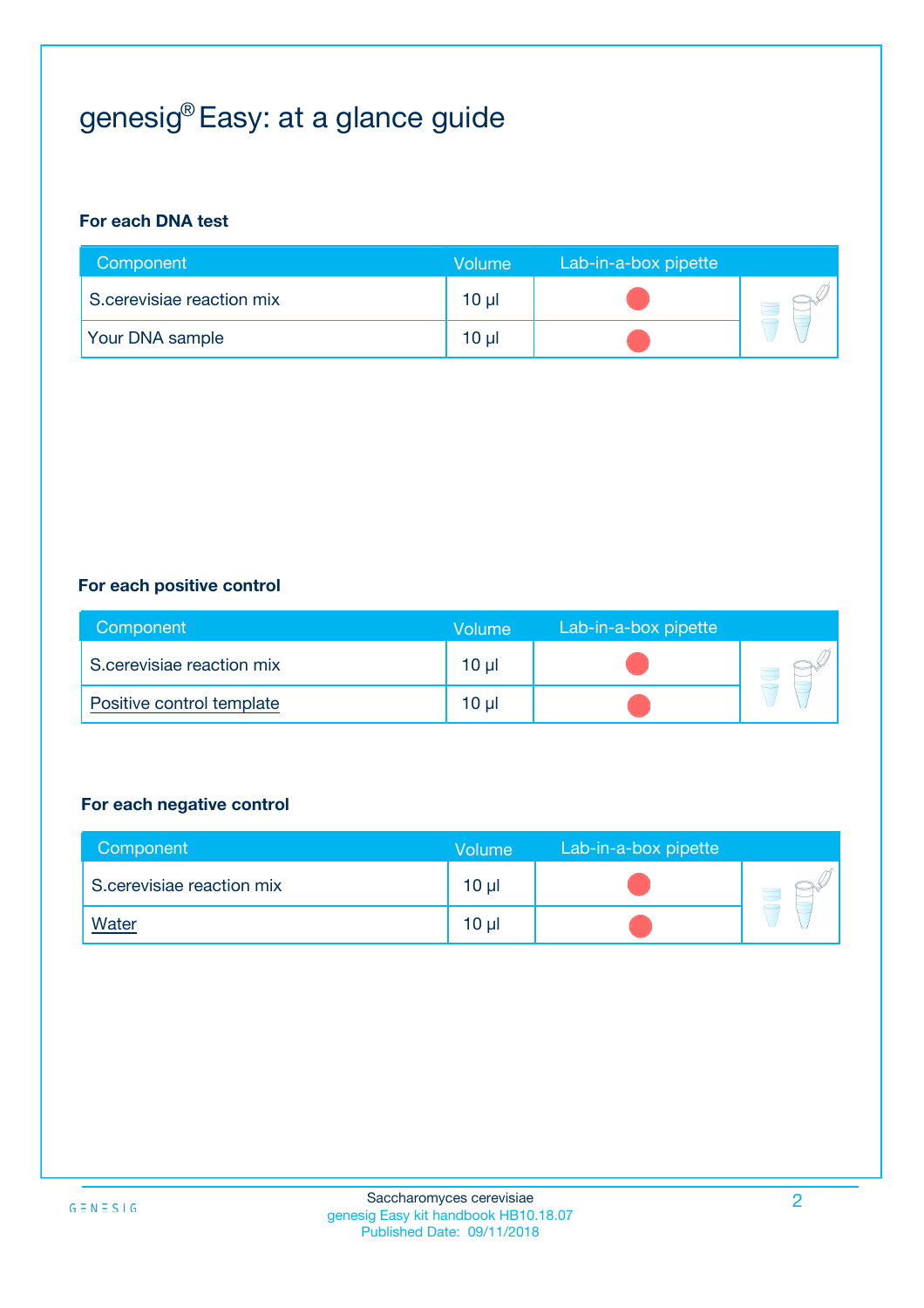# Kit Contents



## Reagents and equipment to be supplied by the user

#### **genesig® q16 instrument**

#### **genesig® Easy Extraction Kit**

This kit is designed to work well with all processes that yield high quality RNA and DNA but the genesig Easy extraction method is recommended for ease of use.

#### **genesig® Lab-In-A-Box**

The genesig Lab-In-A-Box contains all of the pipettes, tips and racks that you will need to use a genesig Easy kit. Alternatively if you already have these components and equipment these can be used instead.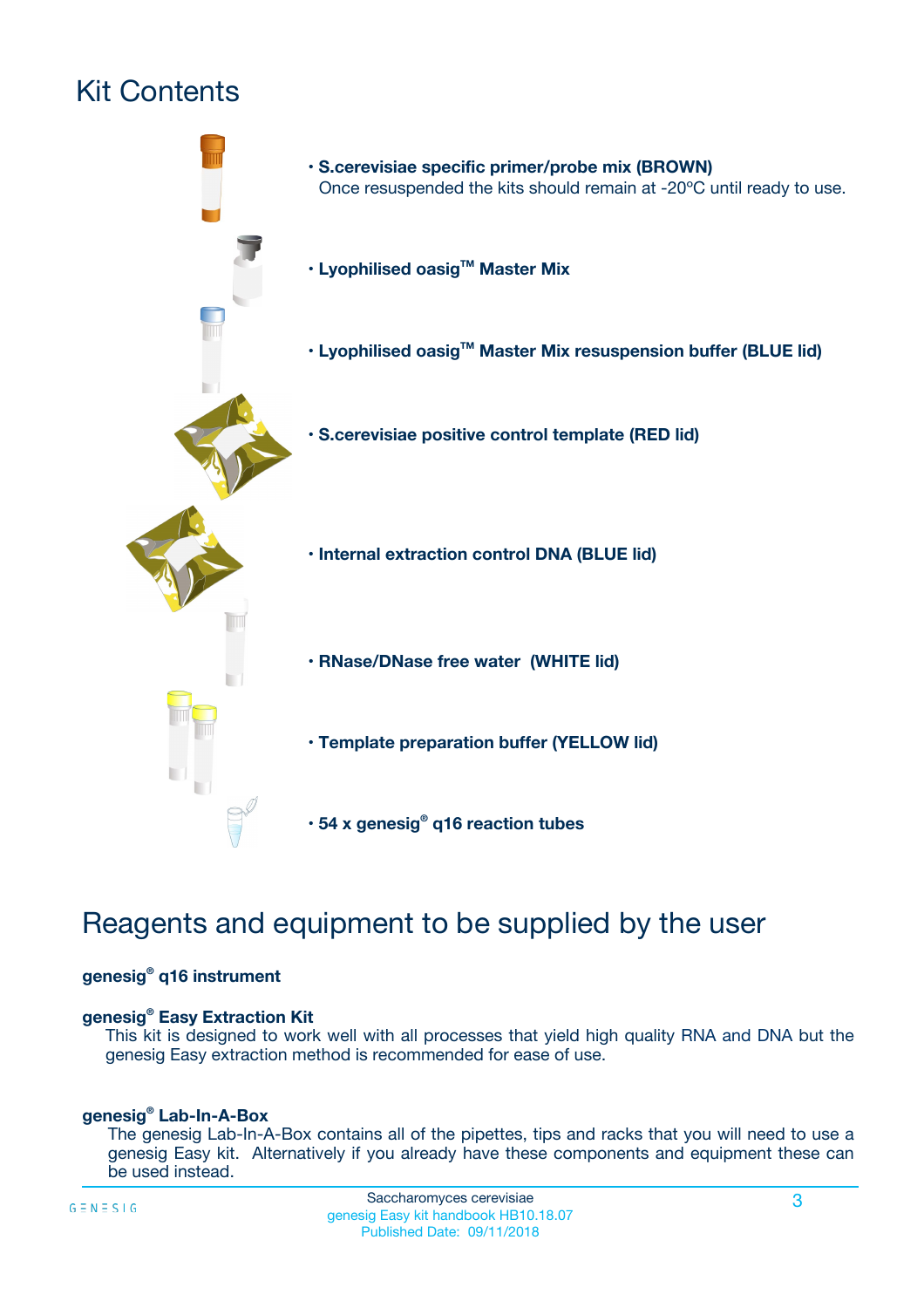## Step-by-step guide

### 1. Create your reaction mix



Use the blue pipette to transfer 500µl**\*** of the oasig Master Mix resuspension buffer into the tube of lyophilised oasig Master Mix and mix well by gently swirling. Then transfer all of that master mix into the brown tube labelled S.cerevisiae primers/probe.

**\***Transfering 525µl of the oasig Master Mix resuspension buffer to your oasig Master Mix (instead of the 500µl recommended above) will enable you to take full advantage of the 50 reactions by accounting for volume losses during pipetting. In order to do so with the genesig Easy fixed volume pipettes use 1x blue, 2x red and 1x grey pipettes to make the total volume. Please be assured that this will not adversely affect the efficiency of the test.

Cap and shake tube to mix. A thorough shake is essential to ensure that all components are resuspended. **Failure to mix well can produce poor kit performance.**

Leave to stand for 5 minutes. Now your reaction mix is ready to use.

Store the reaction mix in the freezer from hereon.

#### Top tip

- Ensure that the reaction mix is mixed thoroughly before each use by shaking.
- **•** Once resuspended do not expose genesig Easy kit to temperatures above -20°C for longer than 30 minutes at a time.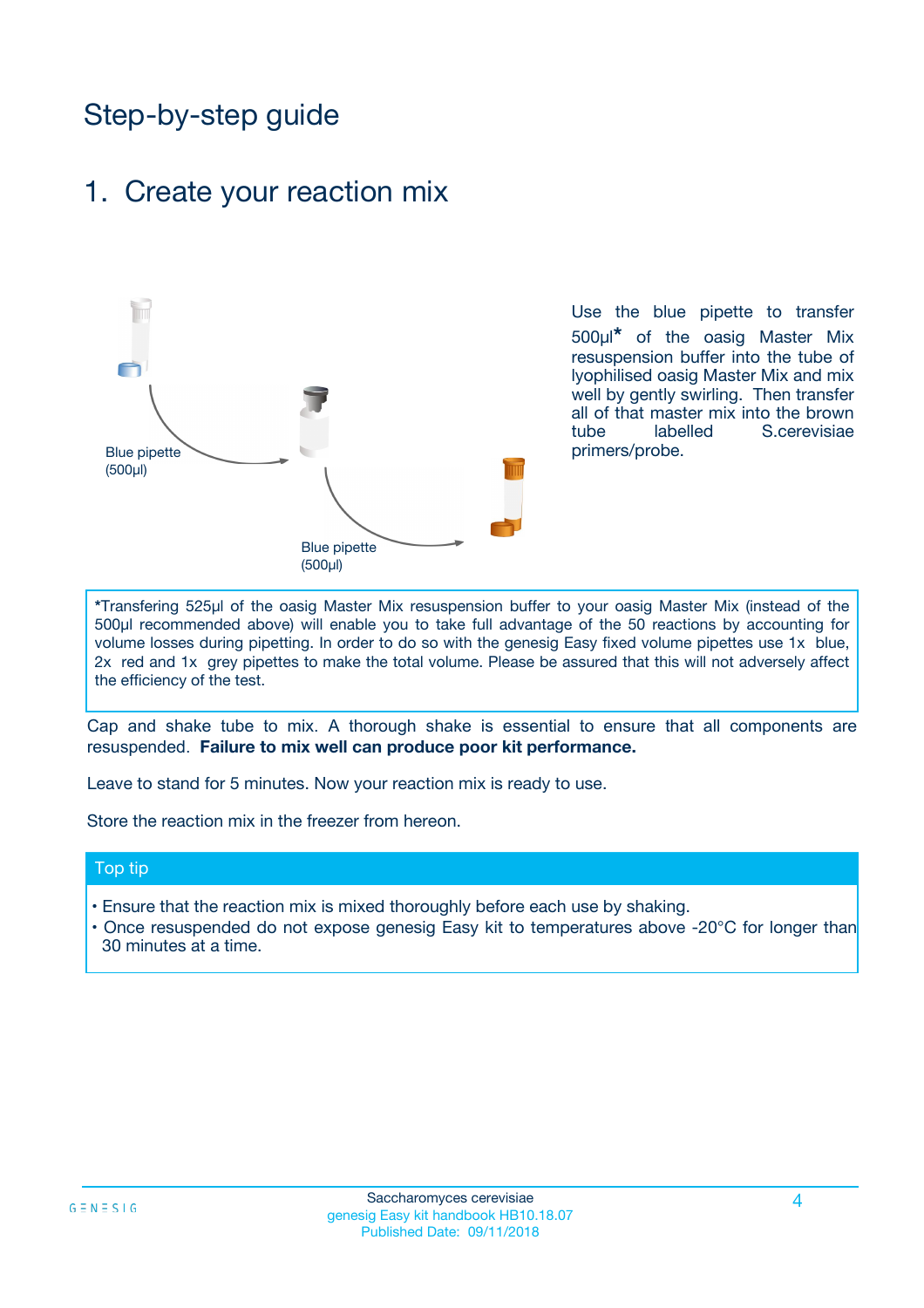# 2. Internal extraction control



Use the blue pipette to transfer 1000µl (2 x 500µl) of template preparation buffer into the Internal Extraction Control DNA tube. Cap and shake tube to mix.

Your kit contains Internal Extraction Control DNA. This is added to your biological sample at the beginning of the DNA extraction process. It is extracted along with the DNA from your target of interest. The q16 will detect the presence of this Internal Extraction Control DNA at the same time as your target. This is the ideal way to show that your DNA extraction process has been successful.

#### **If you are using an alternative extraction kit:**

Use the red pipette to transfer 10µl of Internal Extraction Control DNA to your sample **after** the lysis buffer has been added then follow the rest of the extraction protocol.

#### **If you are using samples that have already been extracted:**

Use the grey pipette to transfer 5µl of Internal Extraction Control DNA to your extracted sample.

### 3. Add reaction mix to all reaction tubes



For every reaction to be run, use the red pipette to add 10µl of your S.cerevisiae reaction mix to every tube.

#### Top tip

- Always pipette the reaction mix directly into the bottom of the tube.
- You can label the tube lids to aid your reaction setup but avoid labelling tube sides.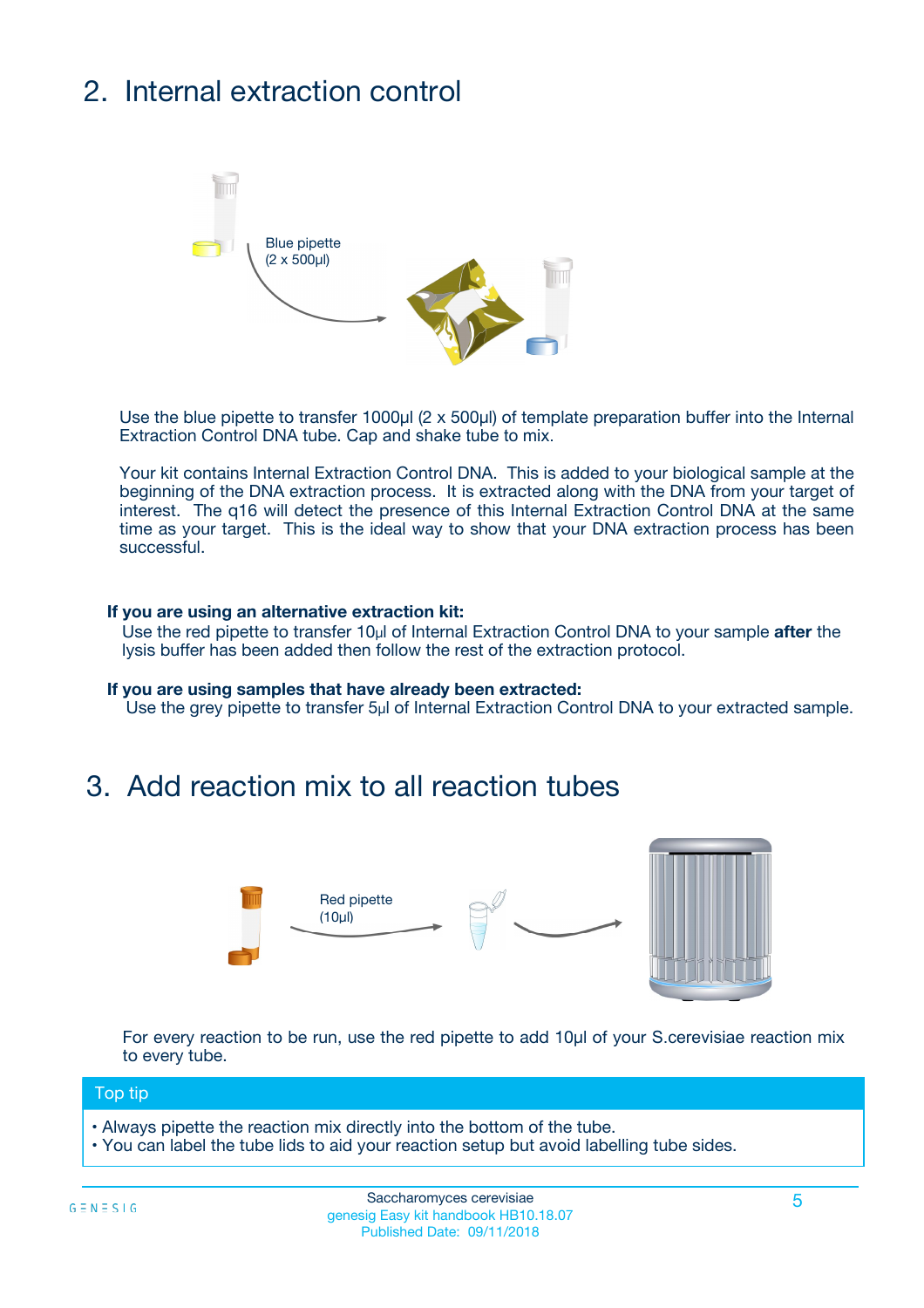### 4. Negative control



For each test you will require a negative control. Instead of DNA, water is used. This sample should typically prove negative thus proving that all of your positive samples really are positive.

To create a negative control reaction simply use the red pipette to add 10µl of the water to the required reaction tubes. Close these tubes after adding the water.

Because some genesig kit targets are common in the environment you may occasionally see a "late" signal in the negative control. The q16 software will take this into account accordingly.

#### Top tip

**•** Always add the water to the side of the tube to reduce the introduction of bubbles.

### 5. Set up a test



For each sample you wish to analyse, use the red pipette to add 10µl of your DNA sample to the required reaction tubes. Close these tubes after adding the sample. Always change pipette tips between samples.

#### Top tip

**•** Always add the DNA sample to the side of the tube to reduce the introduction of bubbles.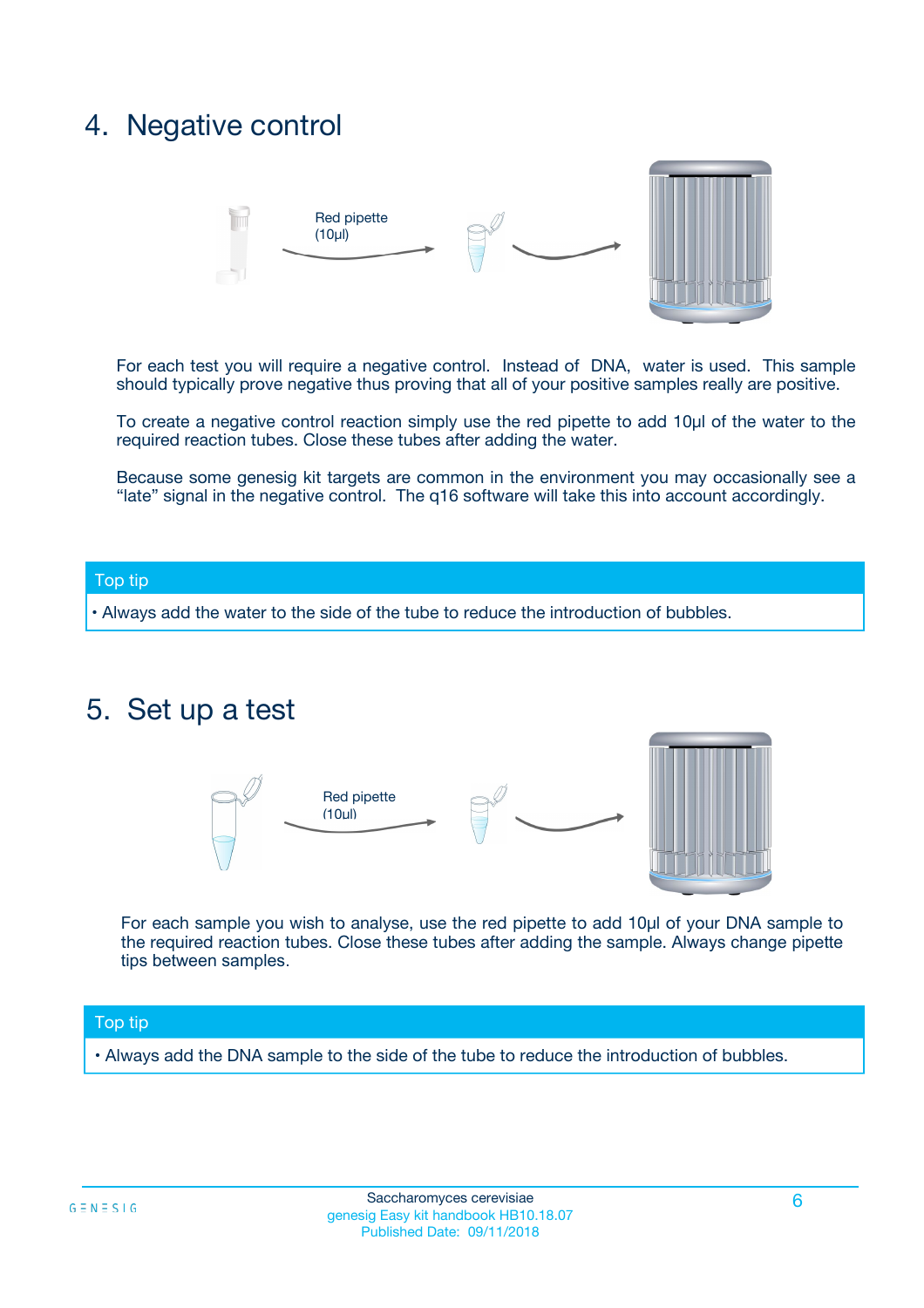### 6. Positive control



Use the blue pipette to transfer 1000µl (2 x 500µl) of template preparation buffer into the positive control template tube. Cap and shake tube to mix.

Each time you run a test you will require a positive control. This is a small portion of DNA from your target of interest. It serves two purposes:

1. It will always test positive so it shows that everything is working as it should be.

2. The q16 software knows how much DNA is present in the positive control. So it can automatically compare your sample of interest with the positive control to calculate the amount of target DNA in your sample.

To create a positive control reaction, simply use 10µl of the positive control instead of your DNA sample.



Take great care when setting up your positive control. The positive control template has the potential to give you a false positive signal in your other samples. Set positive controls up last after all other sample tubes are closed. Always change pipette tips between samples. You may even choose to set up positive controls in a separate room.

#### Top tip

**•** Always add the positive control to the side of the tube to reduce the introduction of bubbles.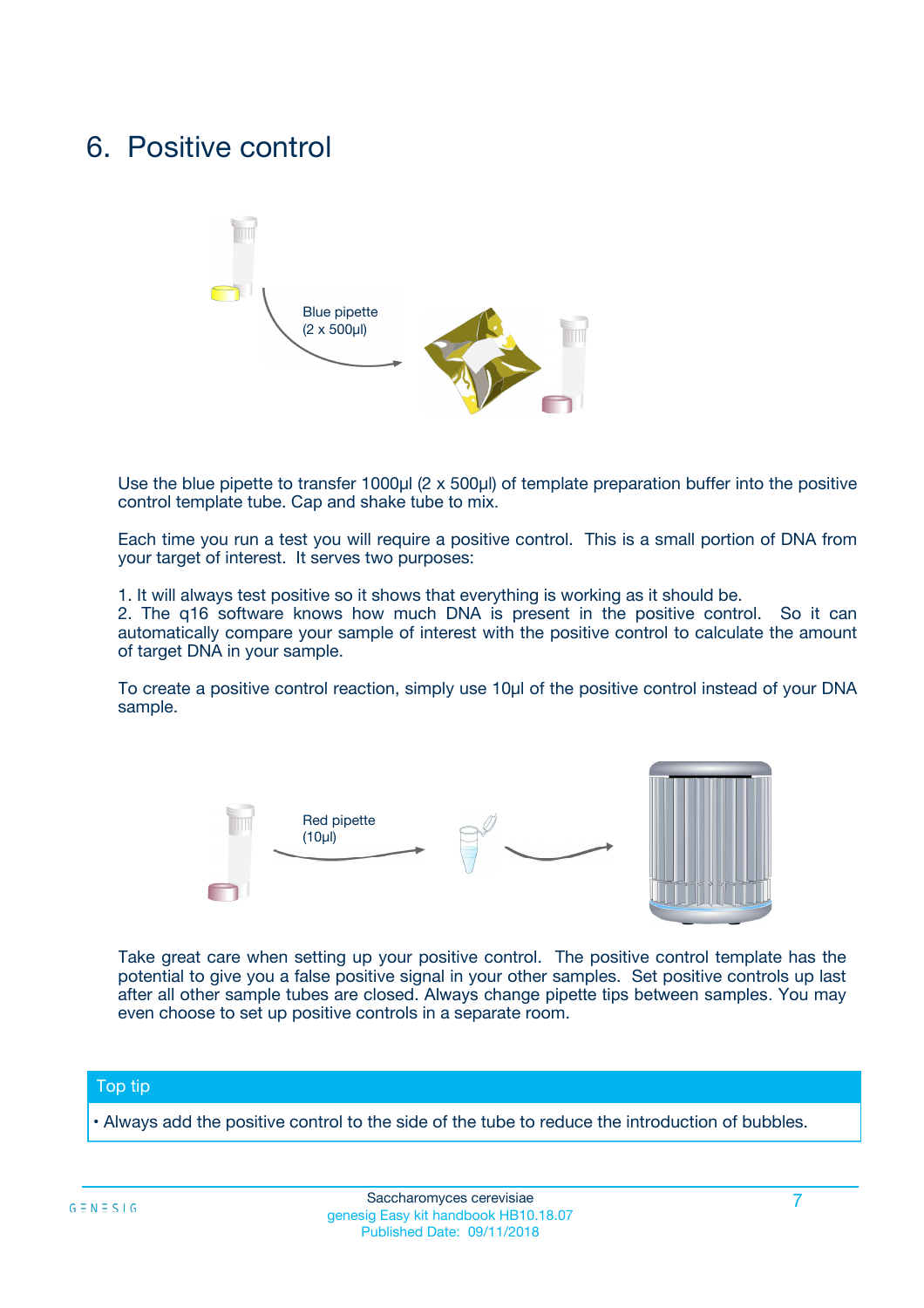# 7. Running the test

Place the tubes into the correct positions in your q16 as defined by the software, this may include positioning of empty tubes to ensure that the q16 lid is balanced. The run can then be started.

| genesig q16 PCR software - 1.2                                               |                                     | $\Box$                                                                                  |
|------------------------------------------------------------------------------|-------------------------------------|-----------------------------------------------------------------------------------------|
| Unsaved (New Experiment 2<br>$\vert \cdot \vert$<br><b>Open Experiments:</b> | <b>D</b> Open<br>Save<br>$\Box$ New | Save As<br><b>C</b> Close<br>$G \equiv N \equiv S \mid G$<br><b>&amp; Configuration</b> |
| Setup<br><b>Results</b><br><b>Stages:</b>                                    |                                     |                                                                                         |
| <b>Notes</b>                                                                 | Samples                             | <b>Tests</b>                                                                            |
| <b>Name and Details</b>                                                      | Color<br>Name                       | Note<br>Color<br>Note<br>Name                                                           |
| New Experiment 2017-10-26 11:06                                              | Sample 1                            | ع<br>条<br>Test 1                                                                        |
| Kit type: genesig® Easy Target Detection kit                                 | Sample 2                            |                                                                                         |
| Instrument Id.:                                                              | Sample 3                            | $\qquad \qquad \blacksquare$<br>$\qquad \qquad \blacksquare$                            |
| Run Completion Time:                                                         | Sample 4                            |                                                                                         |
| <b>Notes</b>                                                                 | Sample 5<br>A<br>v                  | $\triangle$<br>4<br>$\oplus$<br>₩                                                       |
| <b>Well Contents</b>                                                         |                                     | <b>Run</b>                                                                              |
| Pos.<br>Test                                                                 | Sample                              | <b>Run Status</b>                                                                       |
| Test 1<br>-1                                                                 | <b>Negative Control</b>             | $\blacktriangle$                                                                        |
| $\overline{2}$<br>Test 1                                                     | <b>Positive Control</b>             |                                                                                         |
| $\overline{\mathbf{3}}$<br>Test 1                                            | Sample 1                            | Show full log                                                                           |
| Test 1<br>$\overline{4}$                                                     | Sample 2                            |                                                                                         |
| 5<br>Test 1                                                                  | Sample 3                            | <b>Run Control</b>                                                                      |
| 6<br>Test 1                                                                  | Sample 4                            |                                                                                         |
| $\overline{7}$<br>Test 1                                                     | Sample 5                            |                                                                                         |
| 8                                                                            |                                     | $\triangleright$ Start Run<br>Abort Run                                                 |
| <b>JOD FURTY TUDE TO BUILDED IN</b>                                          |                                     | $\overline{\mathbf{v}}$                                                                 |

#### Top tip

- Before loading tubes into the q16, check for bubbles! Flick the bottom of the tubes to remove any bubbles that may have formed during the test setup.
- Apply centrifugal force with a sharp wrist action to ensure all solution is at the bottom of the reaction tube.
- When repeating a test you can use a previous file as a template by clicking 'open' then selecting File name > Files of Type > Experiment file as template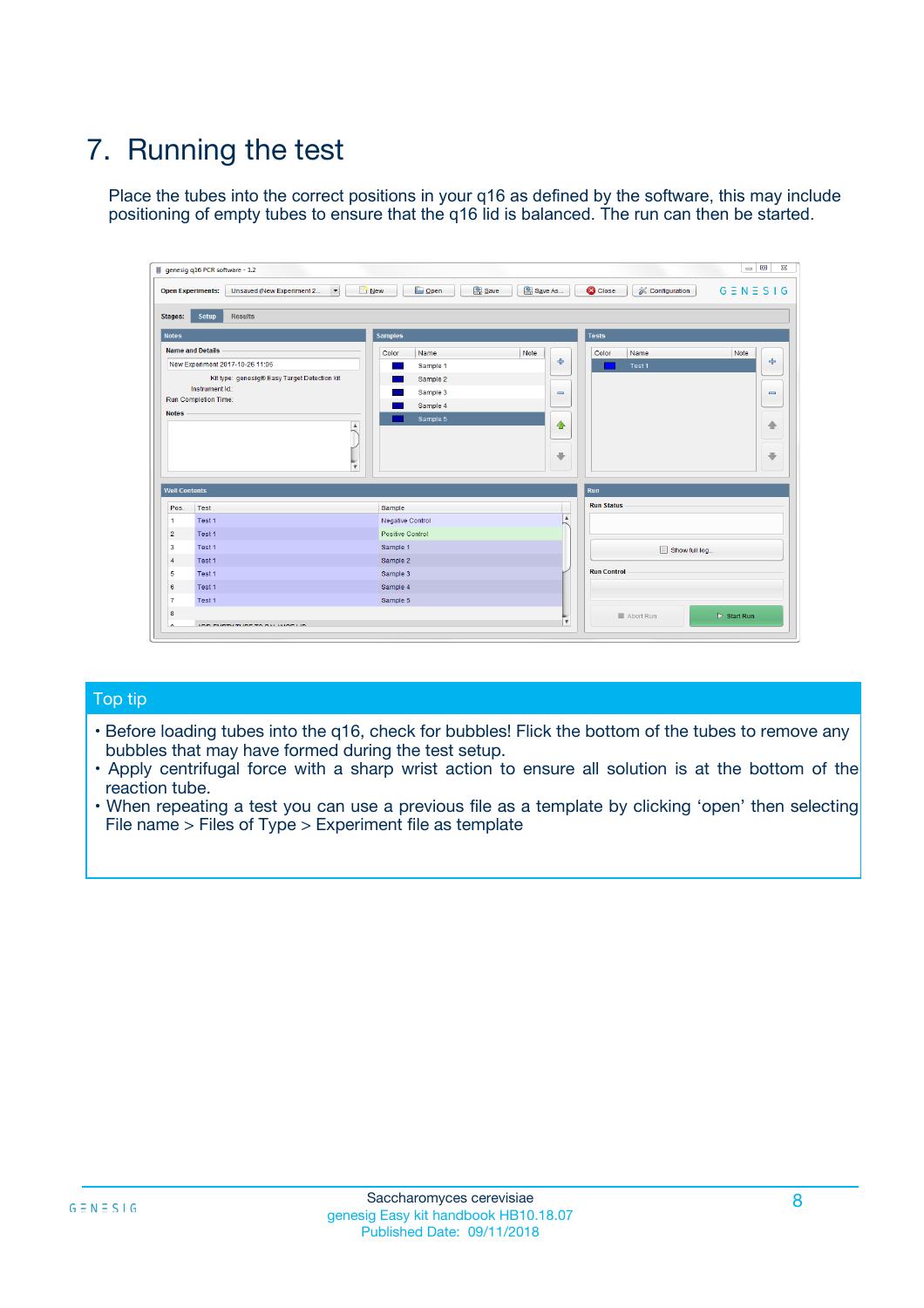## What do my results mean?

Analysis of your data is carried out automatically by the genesig q16. The following information is designed to help you fully understand a result or to troubleshoot:

### "Positive"

#### **Explanation**

Your sample has produced a positive result. Your target of interest is present and you can use the reported quantity.

"Negative"

#### **Explanation**

Your sample has produced a negative result. The target is not present in your sample.

### "Test contaminated"

#### **Explanation**

The Negative Control should be completely free of any DNA. If you see this error message it means that at some point during the setup, the Negative Control has been contaminated with DNA and has given a positive signal. This contamination has invalidated the test. The Positive Control and your test samples are both possible sources of contaminating DNA. The genesig q16 reaction tubes from previous runs will also contain very high amounts of DNA so it is important that these are carefully disposed of after the run is completed and NEVER OPENED. It may be the case that your kits have become contaminated which will lead to the same problem occurring repeatedly.

#### **Solutions**

1. Clean your working area using a commercial DNA remover solution to ensure the area is DNA free at the start of your run and re-run the test

2. If the problem persists then the kit has become contaminated and it will have to be discarded and replaced with a new kit. When you open the new kit, run a simple test to show that changing the kit has solved the problem. Prepare a test which includes only the Positive Control, the Negative Control and one 'mock sample'. For the 'mock sample' add water instead of any sample DNA. The result for the Negative Control and the mock sample should be negative indicating that contamination is no longer present.

#### **Preventive action**

An ideal lab set-up has a 'Clean area' where the test reagents are prepared and a 'sample area' where DNA samples and the Positive Control template are handled. The best workflow involves setting up all the test components (excluding the positive control template) in the clean area and then moving the tests to the sample area for sample and Positive Control addition. If this method is followed then the kit components are always kept away from possible sources of contamination. For extra security the Negative Control can be completely prepared and sealed in the clean area. All work areas should be decontaminated regularly with DNA remover.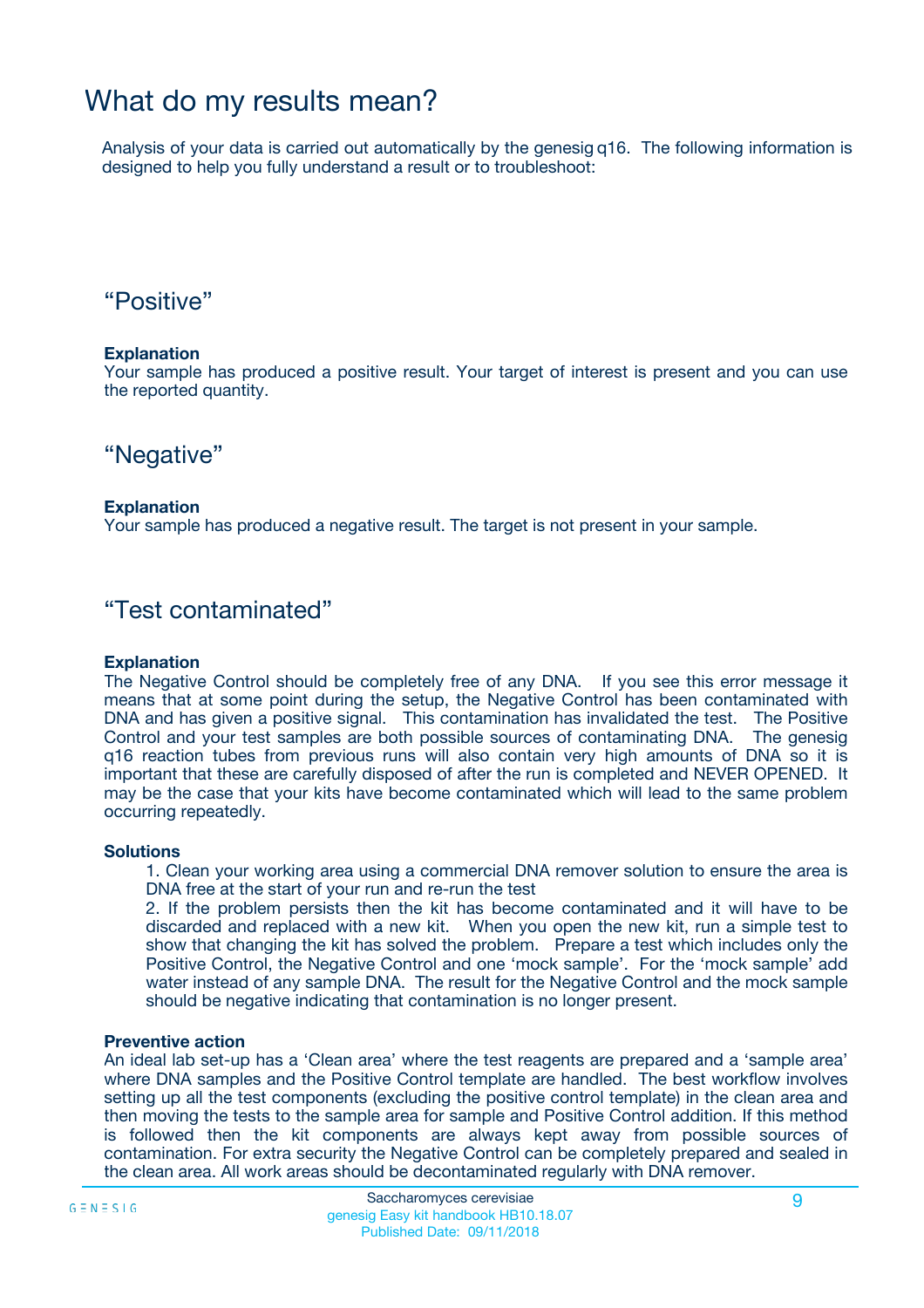### "Sample preparation failed"

#### **Explanation**

The test has failed because the quality of the sample was not high enough. The Internal Extraction Control component identifies whether the sample has been prepared correctly and is of suitable quality. This error message means that this quality control test has failed and the sample quality is not high enough for analysis.

#### **Solutions**

1. Check the sample preparation protocol for any user errors then repeat.

2. Poor quality samples can result from overloading the sample preparation protocol with too much starting material. Try reducing the amount of starting material then repeat.

3. Failing to add the Internal extraction Control DNA to your sample during the sample preparation protocol can also lead to a reported result of "sample preparation failed". Ensure that this step has not been overlooked or forgotten. If your samples are derived from an archive store or from a process separate from your genesig Easy extraction kit; you must add 5µl of Internal Extraction Control DNA into each 0.5ml of your sample to make it suitable for use on the q16.

### "Positive result, poor quality sample"

#### **Explanation**

The test is positive so if you are only interested in obtaining a 'present or absent' answer for your sample then your result is reliable. However, the test contains an Internal Extraction Control component that identifies if the sample is of high quality. This quality control test has failed and the sample is not therefore of high enough quality to accurately calculate the exact copy number of DNA present. If you require quantitative information for your sample then proceed with the solutions below.

#### **Solution**

For appropriate solutions, read the "Sample preparation failed" section of this handbook.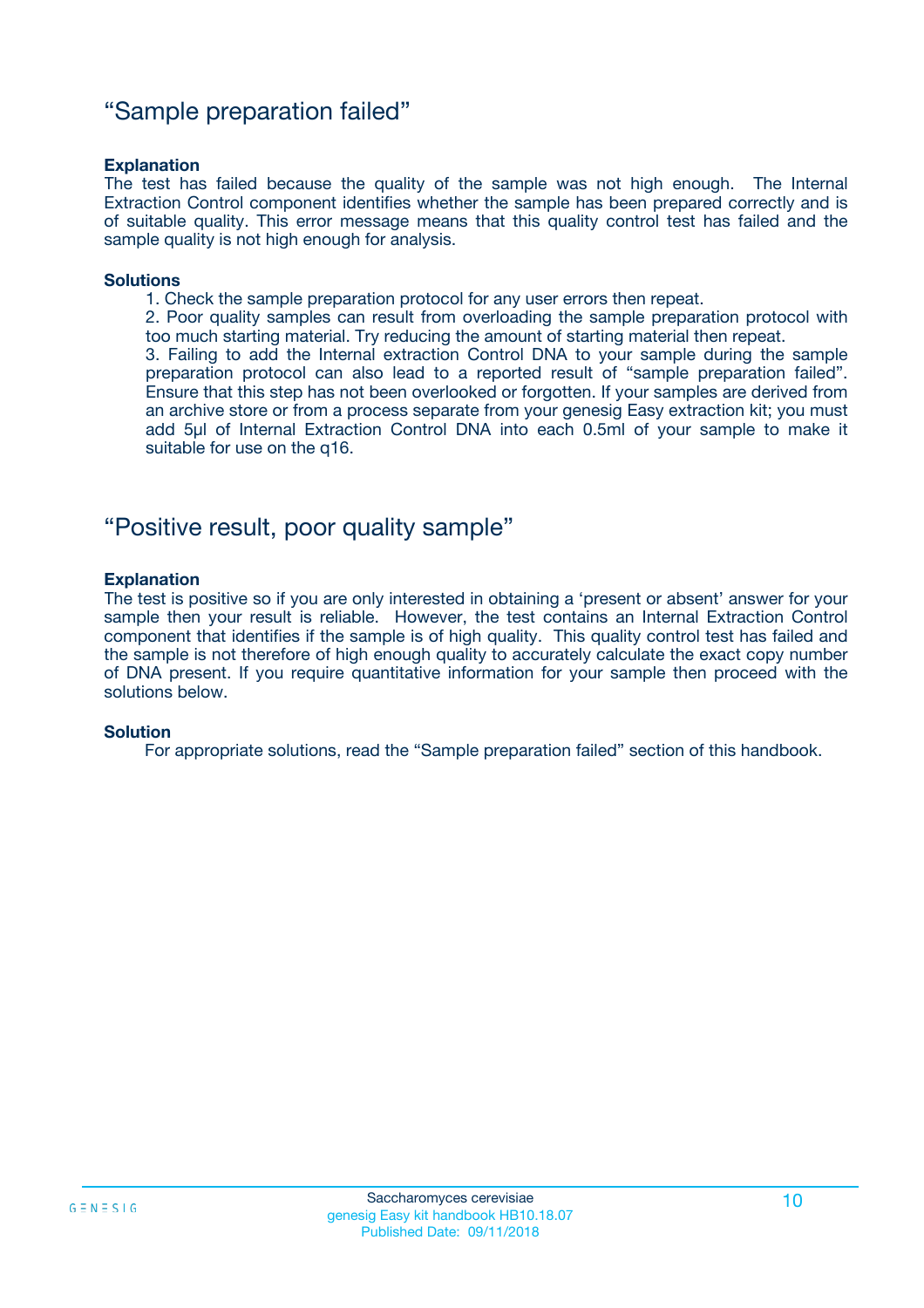### "Test failed"

#### **Explanation**

The test has failed because the Positive Control has not worked. The Positive Control is present to show that all aspects of the test are working correctly together. When this control test fails, the test as a whole is invalidated. This finding indicates that a problem has occurred in the reaction set-up part of the experiment and has nothing to do with sample preparation.

#### **Solutions**

- 1. Check the entire workflow and test set-up to look for any user errors, then repeat the test e.g. have the right colour pipettes and solutions been used with the correct tubes?
- 2. Ensure the positive and negative controls are inserted into the correct wells of your q16.

3. A component of the test may have 'gone off' due to handing errors, incorrect storage or exceeding the shelf life. When you open a new kit, run a simple test to show that changing the kit has solved the problem. Prepare a test which includes only the Positive Control, the Negative Control and one 'mock sample'. For the 'mock sample' add internal control template instead of any sample DNA. If the Positive Control works, the mock sample will now be called as a negative result.

### "Test failed and is contaminated"

#### **Explanation**

The Positive Control is indicating test failure, and the Negative Control is indicating test contamination. Please read the "Test Failed" and "Test contamination" sections of this technical support handbook for a further explanation.

#### **Solution**

For appropriate solutions, read both the "Test failed" and "Test contaminated" sections of this handbook.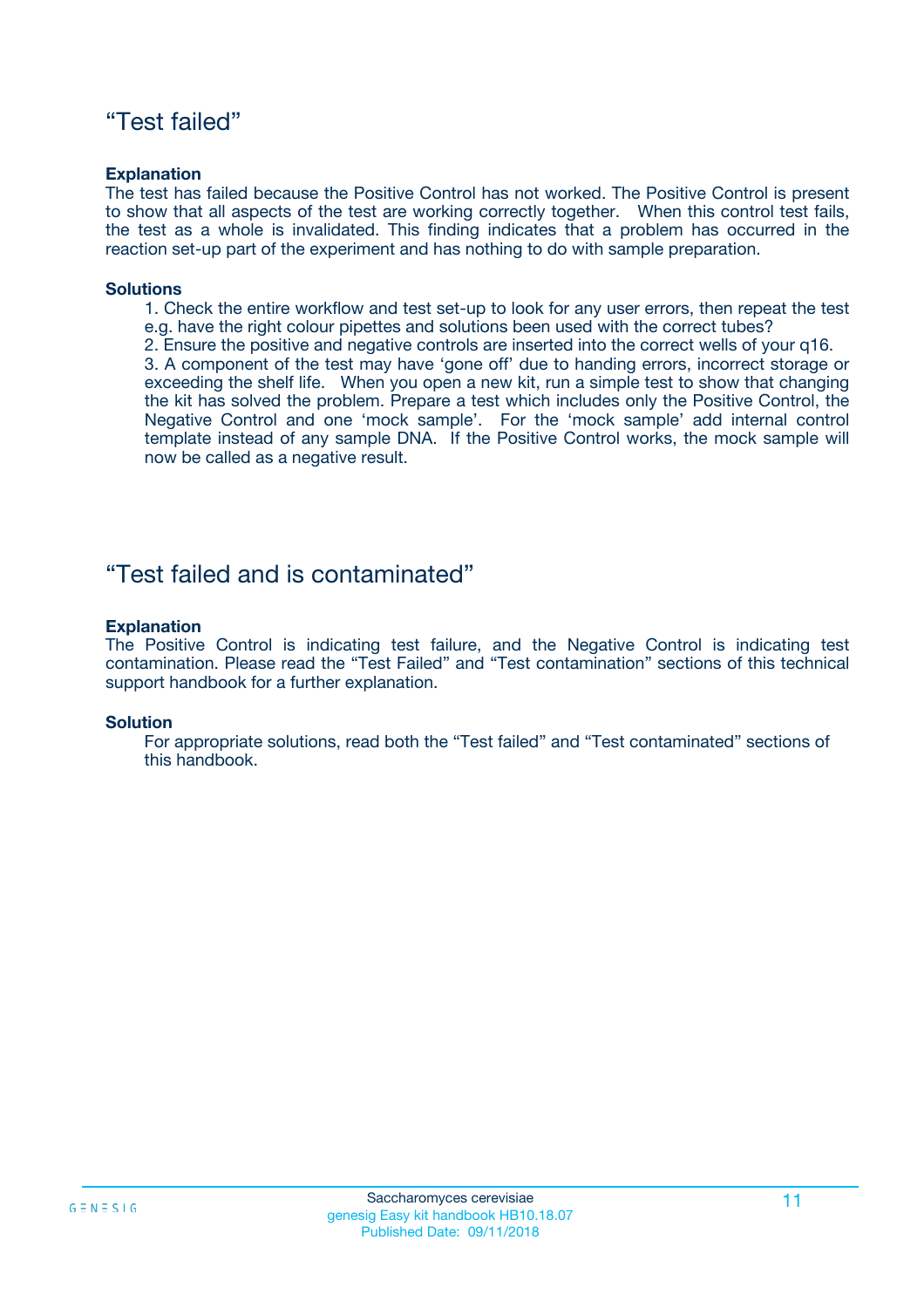## Saccharomyces cerevisiae

Saccharomyces cerevisiae (also known as bakers' or budding yeast) is a fungus that is fundamental to processes involving fermentation such as winemaking, brewing and baking. S. cerevisiae is a single-celled eukaryote that reproduces by forming buds and can exist in either haploid or diploid form. In its more common diploid form, it has a diameter of 5-6µm, and in the haploid form, it has a diameter of 4µm.

S. cerevisiae is non-airborne and so requires a vector to move. It can be found primarily on ripe fruits like grapes due to their high sugar concentration and low pH. All strains grow aerobically and optimally at 30-35°c, preferably on glucose or maltose, but will fail to grown on lactose and cellobiose.

Although S. cerevisiae is not generally considered a pathogen, it has been known to lead to approximately 1% of vaginal yeast infections; immunosuppressed people tend to be the only ones susceptible to problems caused by S. cerevisiae as well as those that have taken it as a probiotic for diarrhoea.

S. cerevisiae was the first eukaryote to have its genome sequenced (1996). The genome is made up of just over 6200 genes organised on 16 chromosomes, and approximately 31% of these genes have homologs in the human genome, making this organism the perfect model for research into understanding the regulation of eukaryotic cells.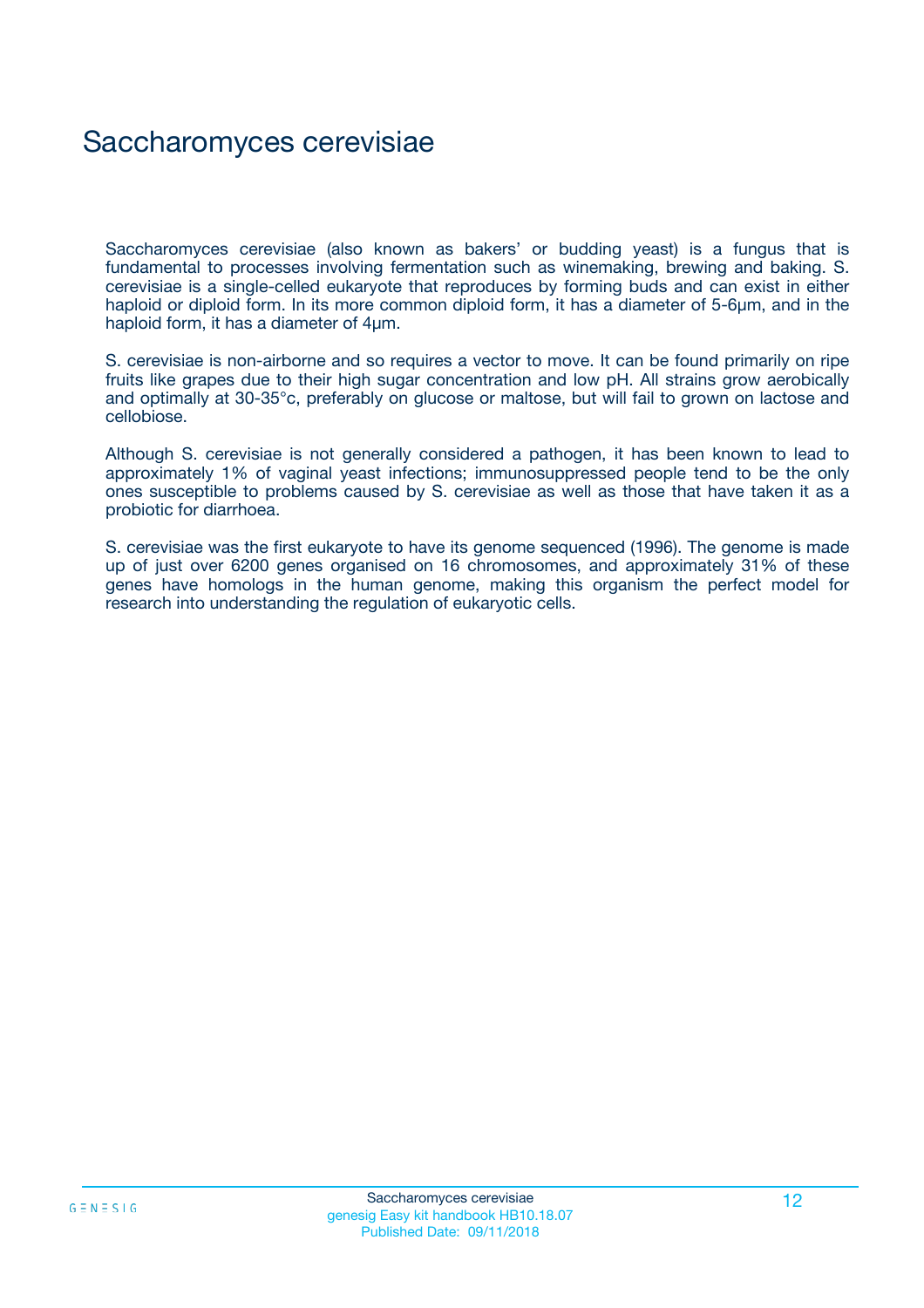## **Specificity**

The Primerdesign genesig Kit for Saccharomyces cerevisiae (S.cerevisiae) genomes is designed for the in vitro quantification of S.cerevisiae genomes. The kit is designed to have a broad detection profile. Specifically, the primers represent 100% homology with over 95% of the NCBI database reference sequences available at the time of design.

The dynamics of genetic variation means that new sequence information may become available after the initial design. Primerdesign periodically reviews the detection profiles of our kits and when required releases new versions.

If you require further information, or have a specific question about the detection profile of this kit then please send an e.mail to enquiry@primerdesign.co.uk and our bioinformatics team will answer your question.